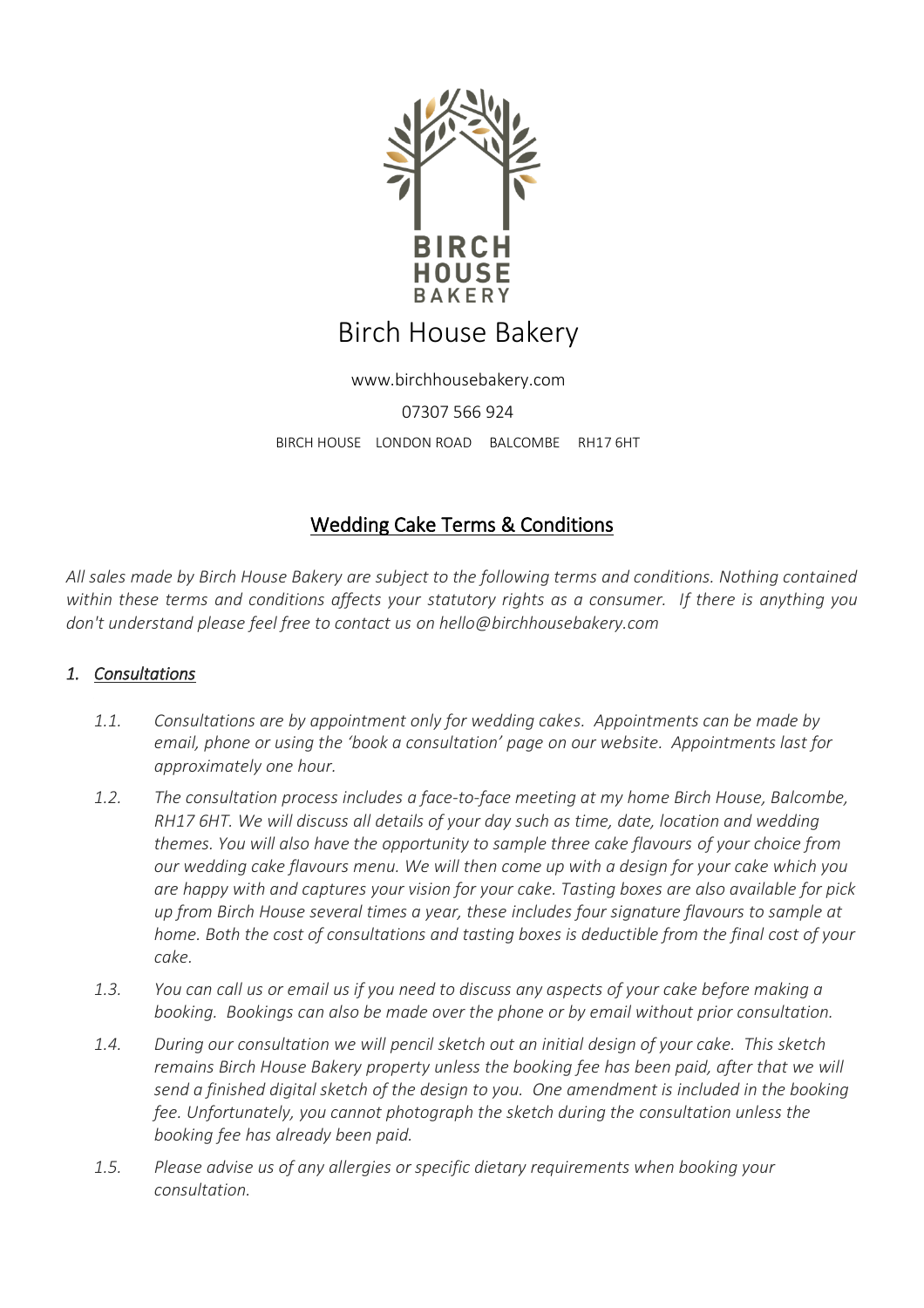*1.6. Please note, that for 2022 we have a minimum of 60 cake serves for face to face consultations. For dates further ahead than 2022 the minimum cake serve value is subject to change.* 

### *2. Booking Fees*

- *2.1. All wedding cake orders require a non-refundable booking fee of £120. For cake orders with less than 4 weeks notice the full cost of the cake must be paid at time of booking.*
- *2.2. All booking fees must be paid within 7 days of the quote being sent; dates cannot be held open without the booking fee. After 7 days, if no fee has been received then the event date will be released and another booking may be taken, which may mean we are no longer able to accommodate you.*
- *2.3. All orders are only confirmed when the booking fee has been paid. Please note that all booking fees are non-refundable and are only transferrable in certain circumstances. See 'Section 16'.*

### *3. Payment Schedule*

- *3.1. Once the cake design has been finalised. The final payment is due 6 weeks before your event. The due date will clearly be stated on the bottom of the final quote and a reminder will be sent a week before the final balance is due. This is then non-refundable in the event of a cancellation.*
- *3.2. If the final payment is not received 6 weeks before your event, then we have the right to cancel your booking. The booking fee paid to secure your date is then non-refundable and nontransferable and we may no longer be able to accommodate your booking.*
- *3.3. Unfortunately, we do not offer the option to pay in installments or by credit or debit card. All payments are to be made by BACS transfer.*

### *4. Cake Details*

- *4.1. Once the final quote has been sent, please review all the details carefully especially; cake tier sizes, flavour choices, spellings of names, allergen information, delivery location and contact numbers – please advise us of any changes as soon as possible.*
- *4.2. The cake will be made according to the final quote and therefore it is imperative that all details are checked carefully. Any errors not picked up on the booking form before the cake is made will not be considered to be our error.*

### *5. Decorative Items Supplied By Third Parties*

- *5.1. We cannot be held responsible for delays on items being supplied from other companies e.g., cake toppers, special order cake stands etc.*
- *5.2. If a bespoke cake topper or stand is required, please give us at least one month's notice to order it but ideally longer.*
- *5.3. If you are ordering a topper or cake stand yourself, please carefully check the size with us to make sure it is suitable for your cake and ensure the lead time is in line with your event. We would always advise ordering as soon as possible.*
- *5.4. If ordering items yourself, we cannot be held responsible for any errors in size, shape or design as the ordering has not been carried out by ourselves.*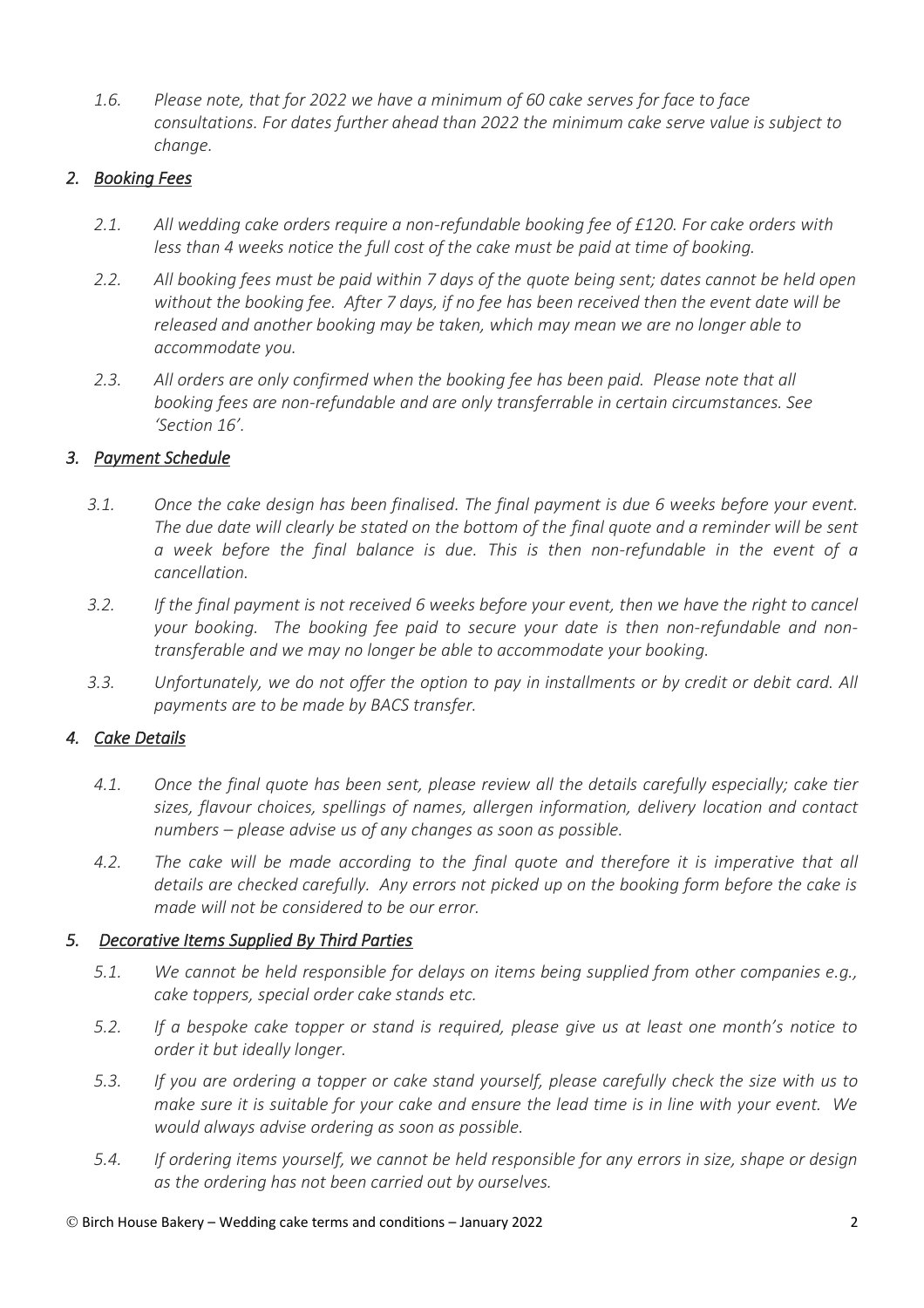*5.5. We reserve the right not to use anything supplied by a third party if we feel it's unsuitable.*

# *6. Flowers Supplied By Florists*

- *6.1. When fresh flowers are being added to a cake, we will liaise with your florist about our requirements, but we would always advise you discuss this with them too.*
- *6.2. The cost of any fresh flowers will be added to your florist's bill and we would always advise ordering a few extra flowers so we have a good selection to work with.*
- *6.3. We can only work with what your florist provides for us on the day. Please ensure they order flowers especially for the cake so that the cake flowers are of the same high standard as the rest of the florals. Any unsuitable or toxic flowers supplied will not be used on your cake.*
- *6.4. If your florist does not meet us at the agreed time at the venue, we cannot always guarantee that we will be able to wait for them to arrive.*
- *6.5. If we cannot wait due to lateness of your florist, then they would have to add the flowers to the cake, and we cannot be held responsible if the arrangement made does not then match our vision and design for the cake and take no responsibility for the way the flowers have been added to the cake which may not be in a food safe way.*

# *7. Alterations To Orders*

- *7.1. We are happy to make alterations to your cake design and order up to 4 weeks prior to your event date. Whilst every effort will be made to accommodate changes to the design, please note that changes within 4 weeks of the event cannot always be guaranteed.*
- *7.2. Changes to cake designs may be subject to an additional cost. This will be discussed with you when making the changes. We reserve the right to increase a quoted price in the event you request a variation to the work agreed.*
- *7.3. Please take the time to check the new copy of the order form with the amendments carefully and let us know by return if any changes are needed. See section 4.*

# *8. Collection Of Cakes*

- *8.1. We prefer to deliver all our cake orders personally, however if this is not possible, your order may be collected at a pre-arranged time. However, not all cakes are available for collection; it depends on the design and size of the cake. Cakes over 3 tiers tall or with intricate decoration are not suitable for customer collection.*
- *8.2. Cakes that are collected by the customer are always boxed for transportation. We will provide full instructions on the care and handling of your cake. A signature is required upon collection confirming that you have received your order in perfect condition and as specified. We do not take any responsibility for any damage that may occur to the cake once it has left us.*
- *8.3. We advise cakes to be places on a level, steady surface for transport e.g., in the passenger footwell of your car. We are happy to place the cake safely in the car for you if required. The cake should then be stored in the box at room temperature and out of direct sunlight until taken to the venue.*

### *9. Delivery & Set Up Of Wedding Cakes*

*9.1. We prefer to deliver and set up our wedding cake orders. We will deliver your cake to your venue at a pre-arranged time. This will be discussed during the consultation, and we will*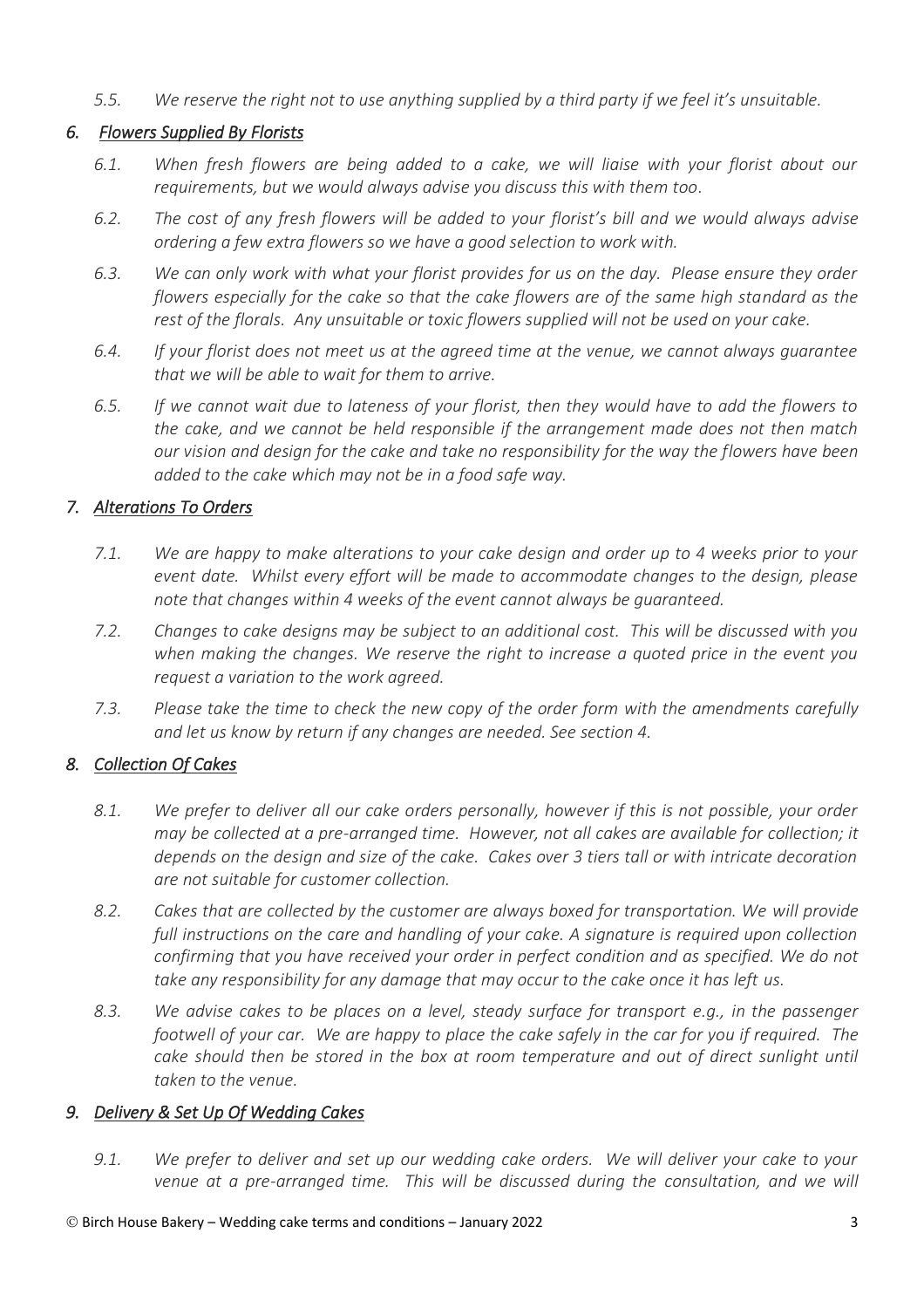*advise the venue in advance of our arrival time.*

- *9.2. If the delivery time needs to be changed, please advise us as soon as possible but at least 14 days in advance – depending on other orders on the day of delivery, we cannot always guarantee a change of delivery time will be possible.*
- *9.3. Local delivery is charged is free within 10 miles of RH17 6HT (A minimum order of £350 applies). Other journeys are charged at 75p per mile for the return journey (mileage is calculated based on Google maps mileage from RH17 6HT), plus the charge will include a setup fee (minimum £25) for time spent at the venue. Sunday deliveries will be subject to a £40 surcharge and bank holidays, a £80 surcharge.*
- *9.4. The delivery charge includes stacking and setting up your cake at the venue unless fresh flowers are being added. In this case, an additional charge will apply. This depends on the quantity of flowers on the cake but will start from £25. We prefer to add flowers ourselves rather than having your florist attach them. This is to ensure that they are added in the correct food safe manner and that the placement of them matches the original design. This will all be discussed at your consultation if you are having fresh flowers on your cake.*
- *9.5. It is your responsibility to ensure you have given us the correct delivery information and delivery time. This will be on your cake booking form so please check it carefully.*
- *9.6. It would be very rare, but on the event day we may be faced with a 'force majeure' e.g., severe weather conditions, public unrest, or other unexpected events that may make delivery to your venue impossible. You can be assured that we would always do our best to deliver as prearranged, but some circumstances would be out of our reasonable control. Please ensure you have adequate wedding insurance in place to cover this eventuality.*
- *9.7. It is your responsibility to ensure you have provided us with the set-up details and location of the cake at the venue. We cannot be held responsible for the location of the cake at the venue. Please ensure that the display location is level, stable and strong enough to hold the cake. It would be advisable that it is not directly in front of a heat source, in a sunny window/conservatory or in a location where it could be knocked easily by passing guests.*
- *9.8. We reserve the right to change the location of the cake at the venue if we feel it is unsuitable and may cause damage to the cake e.g., the cake table is in front of a large glass window, and it is an extremely hot day*
- *9.9. We also reserve the right not to use a cake stand provided by the venue or yourself if we feel it will not hold the weight of the cake. We have a wide selection of suitable cake stands available to hire if you so wish. This will be discussed at your consultation.*
- *9.10. We will photograph the cake at the venue as proof that it has been delivered and set up and left in perfect condition.*

# *10. Non-Edible Elements*

- *10.1. Most of our stacked cakes will contain non-edible elements such as wooden dowels, flowers, or cake toppers. We will advise you of any non-edible elements that need to be removed during cutting and provide written information about this to the venue.*
- *10.2. As we will not personally be cutting the cake, we cannot accept any responsibility for any nonedible elements not removed prior to serving. We will give the venue written information concerning any non-edible elements they need to remove.*

# *11. Shelf Life*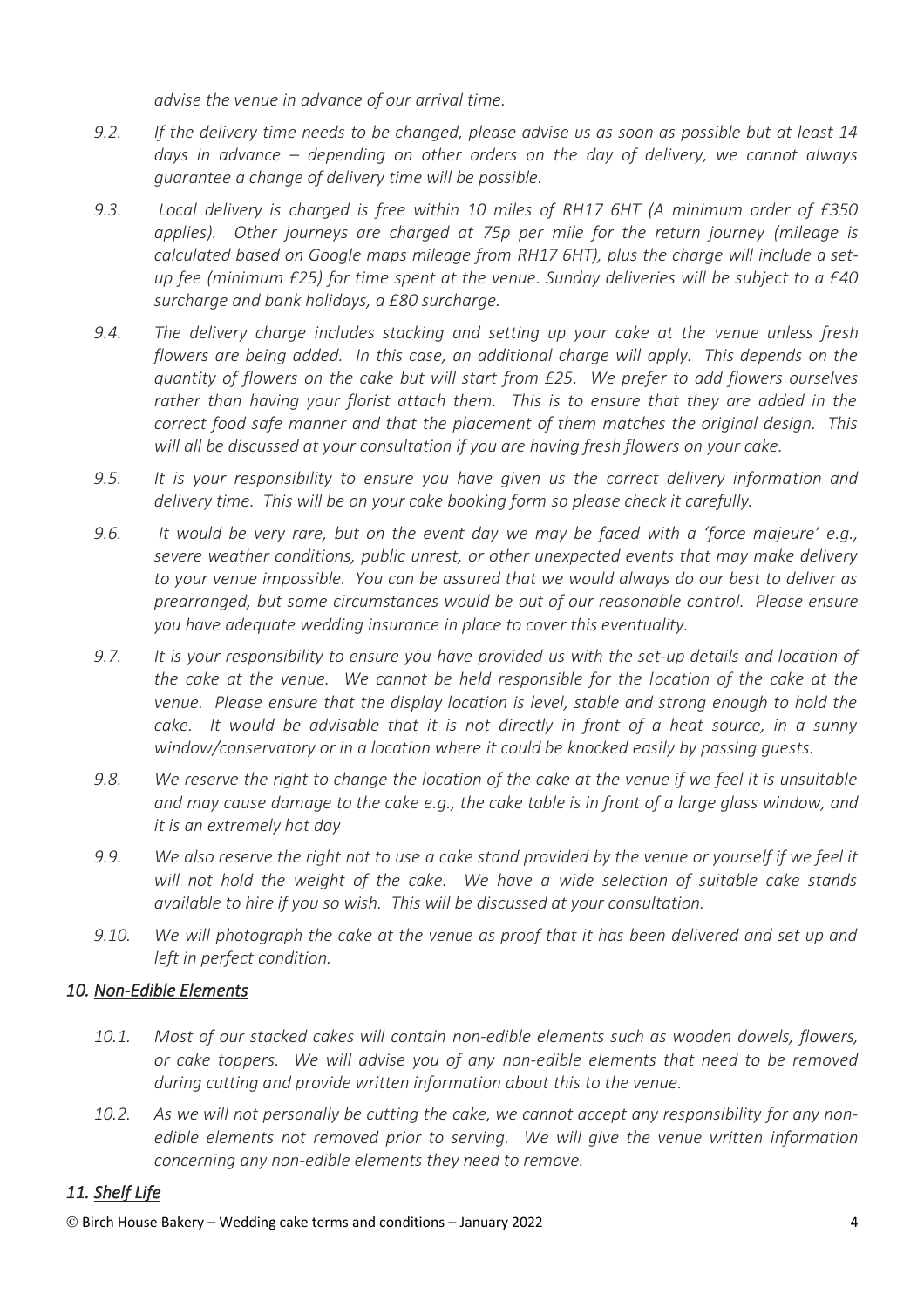- *11.1. We recommend our cakes be eaten within 3 days of the event for them to be enjoyed at their best.*
- *11.2. Left over cake can be frozen if you would like to, we can discuss this with you at your consultation.*

### *12. Allergens & Special Dietary Requirements*

- *12.1. All allergy and special dietary requirements should be conveyed to Birch House Bakery during the consultation. It is the customer's responsibility to make us aware of any special dietary requirements that need to be accommodated in the making of the cake.*
- *12.2. Unless otherwise stated, all cakes contain; gluten, butter and eggs and are made in an environment that handles; nuts, soya, and alcohol. Gluten-free, vegan, and dairy free cakes can sometimes be made on request; however, we cannot guarantee that these cakes will not contain trace amounts of these ingredients due to the nature of the product.*
- *12.3. We would recommend anyone with a severe nut; dairy or gluten intolerance does not eat our cakes.*
- *12.4. We will provide full allergen information with the cake upon delivery to the venue.*
- *12.5. Birch House Bakery accepts no liability for customers suffering allergic reactions from eating our cakes.*

#### *13. Publication & Promotional Rights*

- *13.1. The company, Birch House Bakery is the sole designer and owner of the final cake design. All rights in any original designs created and designed by the company shall remain the exclusive property of the company.*
- *13.2. From time to time our designs are published in the media e.g., wedding magazines, websites, and blogs. We reserve the right to use any image of a customer's cake made by the company for publication after the delivery date unless previously agreed in writing between the customer and the company.*
- *13.3. The customer has no ownership rights over any cake design. Exclusivity of cake designs between our customers is not guaranteed unless the customer commissions an exclusive design.*

### *14. Commissioning A Cake That Is Similar To Another Design*

- *14.1. If you request a cake that is not our original design, we will seek the permission of the original designer to recreate it. This cannot be guaranteed.*
- *14.2. If you wish to have us recreate someone else's design, we would prefer not to directly copy it, but to use it as a basis to design your cake around so that it is unique to you. This can be discussed at your consultation.*

### *15. Cancellations/Refunds*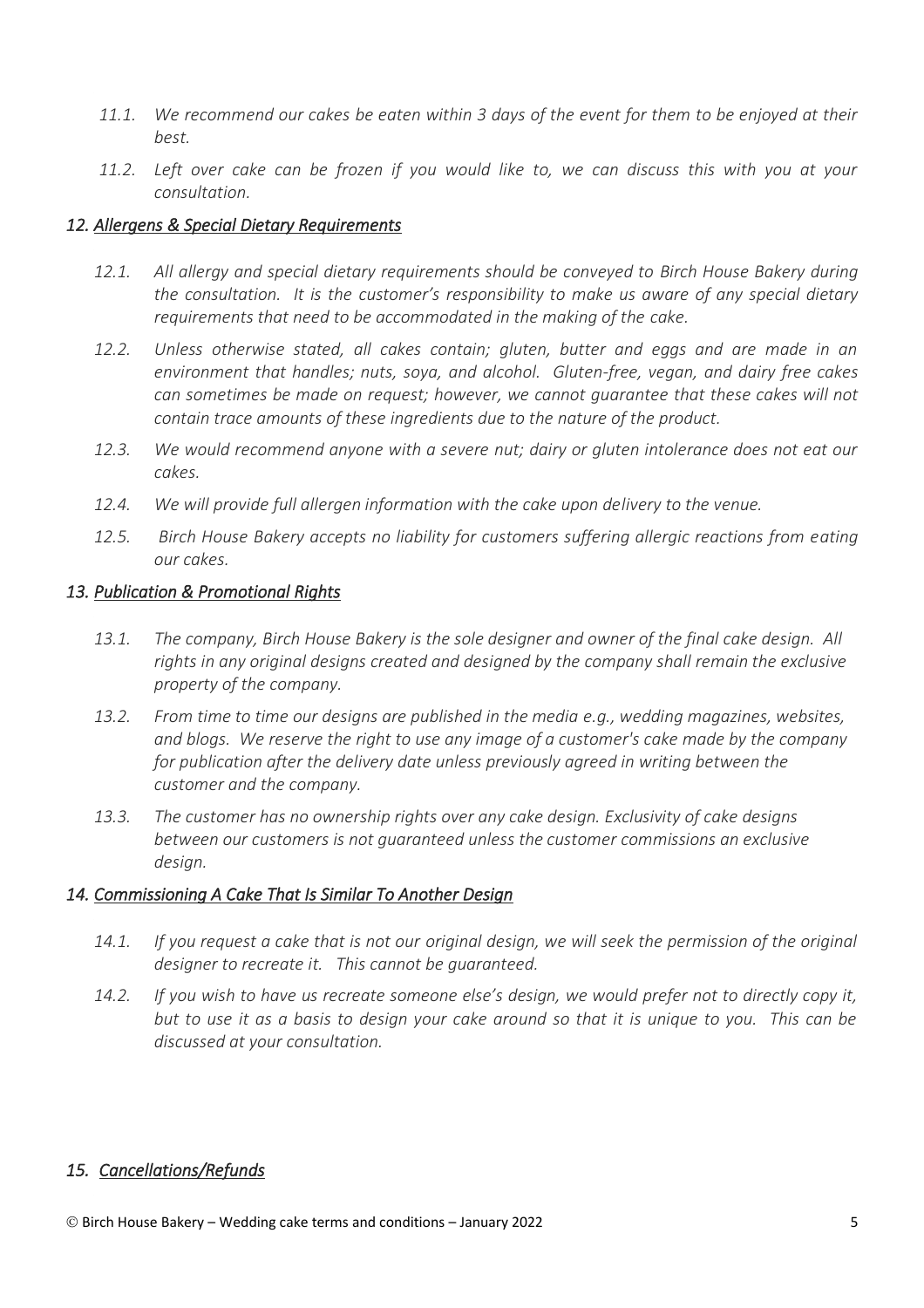- *15.1. The booking fee is non-refundable and non-transferable in the event of cancellation.*
- *15.2. Cancellations from the date of booking until 6 weeks before the wedding will forfeit the booking fee.*
- *15.3. Cancellations with less than 6 weeks notice are subject to full payment. If this has not already been paid then the final balance will be immediately payable upon cancellation. This final*  payment is non-refundable in the event of cancellation if that cancellation occurs within 6 *weeks of the wedding date.*
- *15.4. There may be a rare occasion when Birch House Bakery needs to cancel an order due to exceptional circumstances beyond our control\*. In this case, as much notice as possible of the cancellation will be given and any monies paid, including deposits will be refunded. If required, we will also assist in finding a replacement baker of the same high standard to make your cake for you.*

*\*This does not include a force majeure that may occur on the event day. See 'Section 9.6'.*

### *16. Change Of Wedding Date*

- *16.1. If you need to change your wedding date, please let us know as soon as possible. Any changes are subject to availability and are not guaranteed. Please liaise with us to check our availability before moving your wedding date. We always advise getting more than one new date option from your venue for a move of date to give us the best chance of being able to change the date.*
- *16.2. If we can change your wedding date, provided it is within 12 months from the day you request the change, the booking fee will be transferred to the new date.*
- *16.3. If you are moving to a date further ahead than 12 months from the day you request the change, a new booking fee of £120 will be payable. The first booking fee will not be refundable or transferable. It will be classed as a cancellation and a new booking as it is highly likely we will have turned down other work for your first date. \**
- *16.4. If you are moving your wedding to a date we are unavailable for, unfortunately the booking fee will be strictly non-refundable as this covers work already completed in the run up to your wedding (this may include but is not limited to: phone calls, emails, completing and sending forms, holding consultations, providing taster boxes and it is also highly likely that we will have turned down other work for your original date).*
- *16.5. Date changes to different years may be subject to an additional charge in line with our yearly cost increases e.g., a date change from 2022 to 2023.*
- *16.6. Date changes from off peak days/months to peak days/months, may be subject to an additional charge e.g., a date change from a Thursday in January to a Bank Holiday in August.*
- *16.7. We would strongly advise that you take out wedding insurance that covers you in the event of a cancellation/change of wedding date that is out of your control.*

*\*If we are subsequently able to fill the original date with a new booking, we will deduct the first booking fee off the final balance of your cake.*

#### *17. Complaints*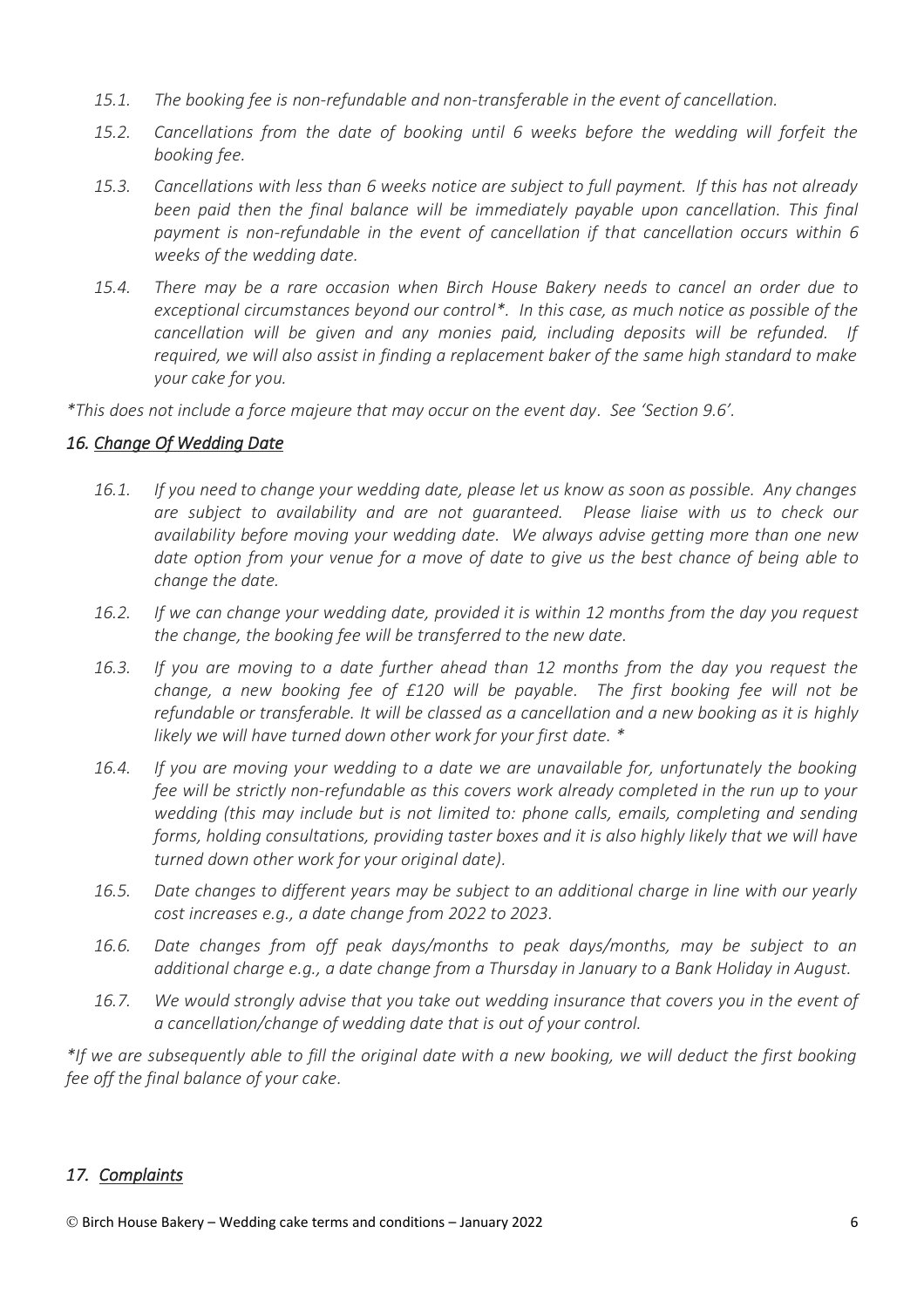- *17.1. In the unlikely event there is an issue with your cake, it must be brought to our attention within 48 hours of the cake being delivered so we can be given the opportunity to assess the nature of the problem. We would take any complaints very seriously.*
- *17.2. If the compliant is regarding the quality of the cake, we may ask for the cake or the remainder of the cake to be returned to use within 48 hours of delivery for inspection.*
- *17.3. If the complaint is regarding the design of the cake, but the cake was made according to the booking form and sketch which has been checked and approved, we cannot be held responsible for any errors not picked up by the customer.*
- *17.4. For any complaints we can only deal with the person who booked the cake originally.*
- *17.5. You must give us an opportunity to resolve the issue and agree not to post any defamatory comments or pictures on online forums or social media channels before discussing the situation with us and allowing us reasonable time to provide a satisfactory solution.*
- *17.6. Once a solution has been reached, you agree not to post any defamatory comments or pictures on online forums or social media at any point in the future. If this happens, we may seek to take legal action against you.*

### *18. COVID 19 Restrictions*

- *18.1. If your wedding cake booking has to be amended due to COVID 19 restrictions, we will try our best to be accommodating and flexible.*
- *18.2. If you need to postpone your booking because your wedding date falls under a period of Government restrictions for COVID 19, e.g., a national lockdown or Tier 3 / Tier 4 restrictions where weddings are limited to 15 people or less or if they are not allowed all together, then as long as we are free on your new date, we will move the deposit paid across to the new date for you subject to the conditions below.*
- *18.3. If we can change your wedding date, provided it is within 12 months from the day you request the date change, the booking fee will be transferred to the new date.*
- *18.4. If we are not able to accommodate your date change request, the original booking fee (or booking fees if there have been multiple changes) will be non-refundable. See Section 15.*
- *18.5. If you are moving to a date further ahead than 12 months from the day you request the date change, a new booking fee of £120 will be payable on top of the original booking fee.*
- *18.6. If you decide to postpone your wedding as you are worried about future COVID 19 restrictions, but restrictions are not currently in place for your wedding date, it will be treated as a standard change of wedding date or a cancellation. See Section 15 and 16.*
- *18.7. If you are moving to a date further ahead than 12 months of the day you request the change, so have paid multiple booking fees, all booking fees will come off the final cost of the cake. However, should you choose to voluntarily cancel the wedding booking further down the line, you will lose all booking fees paid. This is only valid for COVID 19 postponements where restrictions are in place as stated in 'Section 18.2'. All other postponements will be subject to the clauses in 'Section 16'.*
- *18.8. Any date changes to future years or from off peak to peak days/months, may be subject to price increases in line with 16.5 and 16.6.*
- *18.9. For multiple date changes due to COVID 19 restrictions, each new postponement will be treated separately, and we will use the 'within or outside 12 months' rules outlined in 18.3, 18.4 & 18.5*